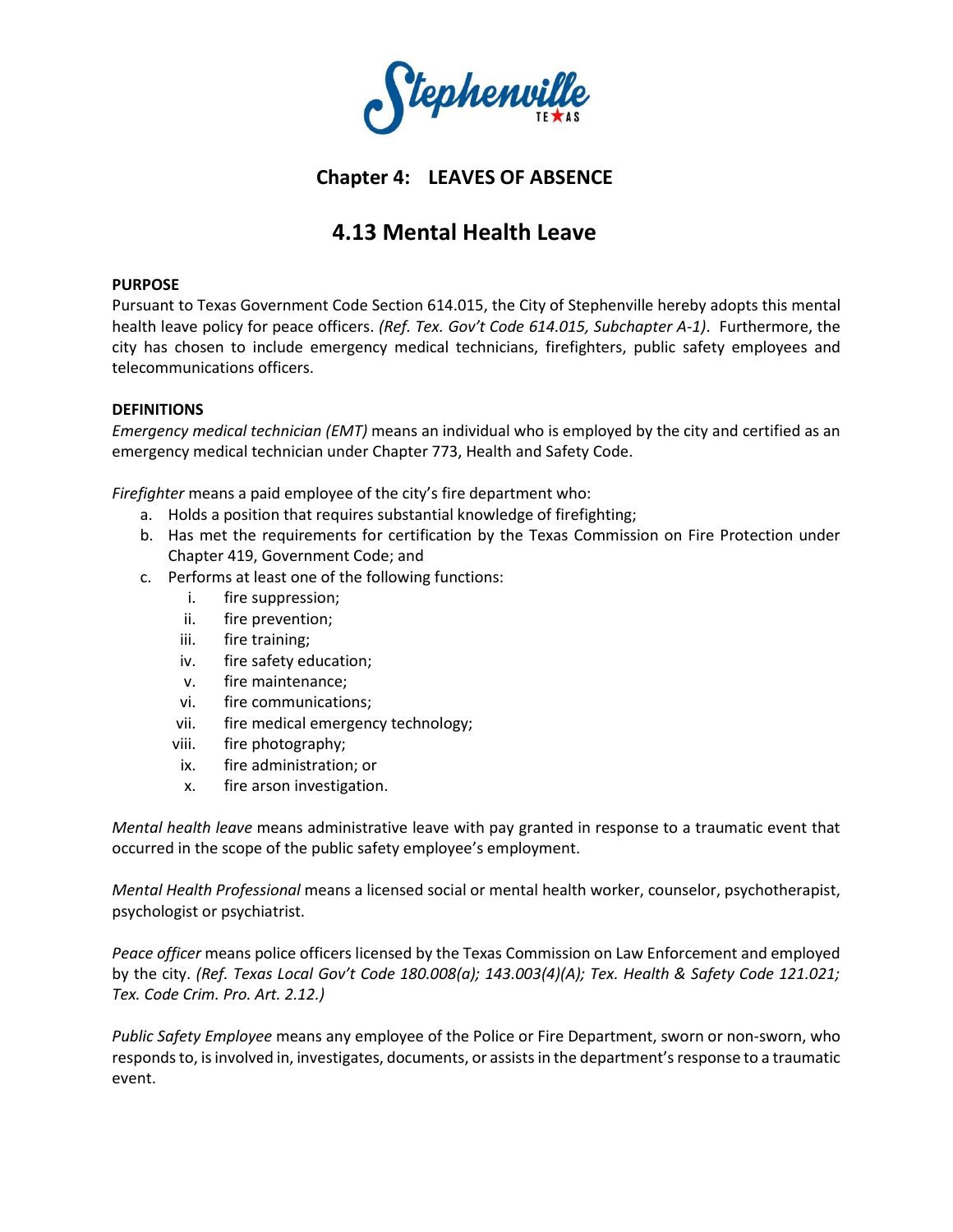

*Telecommunications officer (TCO)* means any employee who holds a license under Chapter 217, Texas Administrative Code.

*Traumatic event* is an event which occurs in the scope of employment when the emergency medical technician, firefighter, peace officer, public safety employee or telecommunications officer is involved in the response to, or investigation of, an event that causes them to experience unusually strong emotional reactions or feelings which have the potential to interfere with their ability to function during or after the incident. Personal traumatic events outside of the scope of employment are not covered by this policy.

Traumatic events may include, but are not limited to, the following:

- 1. Major disasters which may include response to weather related events involving multiple casualties; or explosions with multiple casualties; or search and recovery missions involving multiple casualties;
- 2. Incidents involving multiple casualties which may include shootings or traffic accidents;
- 3. Line of duty death or suicide of a department member;
- 4. Death of a child resulting from violence or neglect;
- 5. Peace Officer(s) involved shooting of a person.
- *6.* Upon the advice of a specialist, a Department Director may authorize mental health leave for any public safety employee for any type of call for service.

#### **POLICY**

An emergency medical technician, firefighter, peace officer, public safety employee, or telecommunications officer directly involved in a traumatic event is entitled to administrative mental health leave without a deduction in salary or other compensation.

#### **Requesting mental health leave**

An emergency medical technician, firefighter, peace officer, public safety employee, or telecommunications officer directly involved in the response to, or investigation of, a traumatic event may request the use of mental health leave. The request shall be made in writing through the chain of command. The request shall be treated as a priority matter and a decision on the granting of the leave shall be made no later than twenty-four (24) hours following the submission of the request. The request shall be granted unless the chain of command can articulate specific, compelling reasons to deny granting the leave.

A supervisor or coworker who becomes aware of behavioral changes in an employee directly involved in a traumatic event should suggest that he or she seek mental health leave and the assistance of a mental health professional.

#### **Confidentiality of request**

Any request for mental health leave shall be treated as strictly confidential by all parties involved and shall not be discussed or disclosed outside the employee'simmediate chain of command, and only as necessary to facilitate the use of the leave. Any supervisor or coworker who becomes aware of behavioral changes and suggests the affected employee seek mental health leave shall not discuss that matter with any third party. Any breach of this confidentiality shall be grounds for discipline, up to and including termination.

Confidentiality may be waived by the employee seeking mental health leave. Confidentiality may be